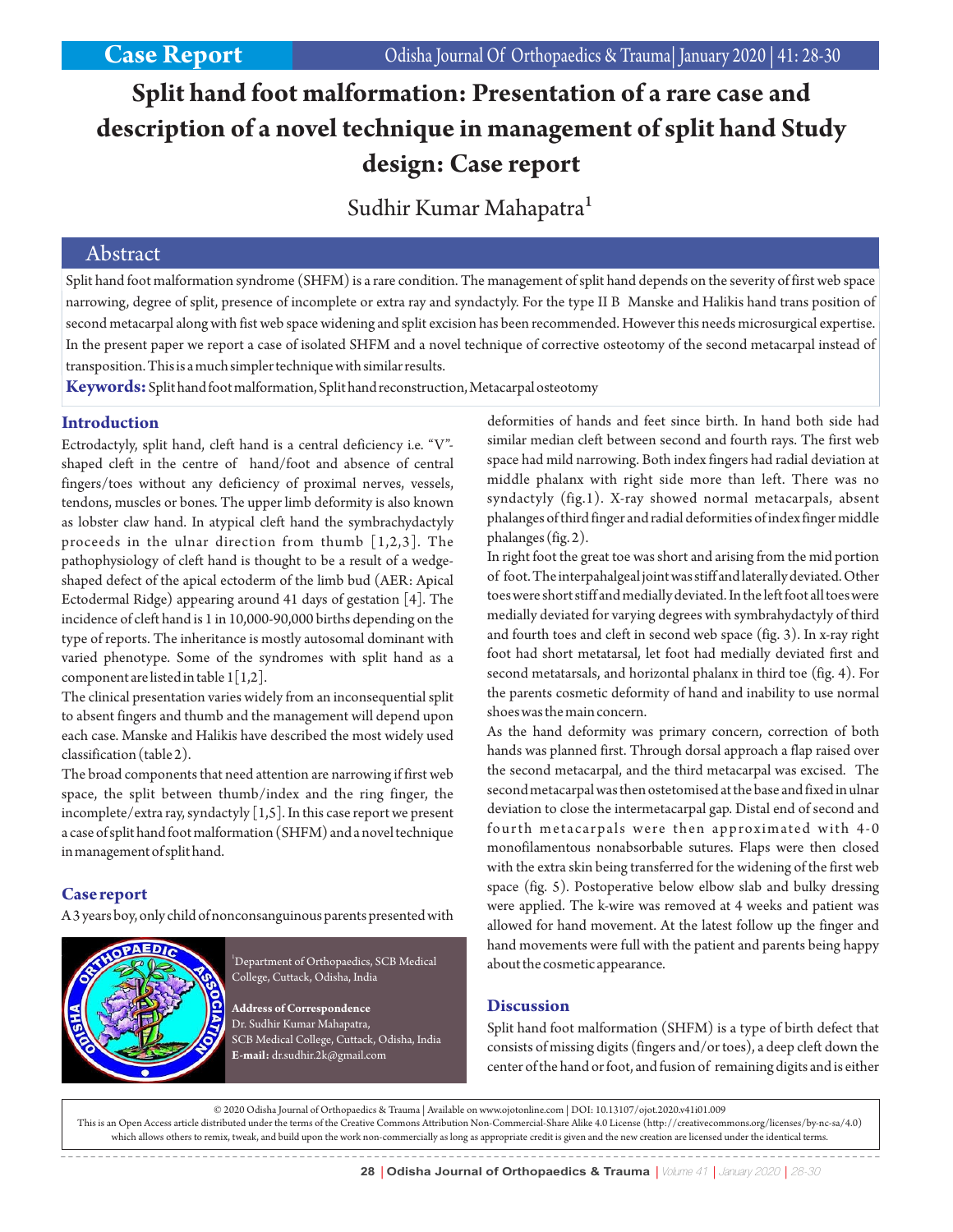*Mahapatra S K www.ojotonline.com*





**Figure 1:** Clinical picture of split hand **Figure 2:** Anterioposterior radiographs of the hands





**Figure 4:** Anterioposterior and lateral radiographs of both feet

**Figure 5:** Postoperative clinical pictures and anteriopsterior radiographs of both hands

isolated or it may be part of a syndrome  $[1,2,3,6]$ . There are six different forms of isolated SHFM (table 3). These are due to mutation of various transcription factors resulting in formation of abnormal protein formation. Of the various types of SHFM type 1,2,5,6 are very rare and have been reported only in few cases. Type 4 is the most common type accounting for the >90% syndromic and 10-16% of non-syndromic cases [4,7,8]. The present case was a sporadic case without any family history.

The congenital anomailies were restricted to hands and feet. There were no craniofacial, auditory abnormalities, orofacial clefting or longitudinal limb deformities. The clefting in hands were typical cleft. Thumb was with 1st web space narrowing without any

| Table 2: Manske and Halikis classification and management |                                        |                                                                                                                                                                                                                                  |  |  |  |  |
|-----------------------------------------------------------|----------------------------------------|----------------------------------------------------------------------------------------------------------------------------------------------------------------------------------------------------------------------------------|--|--|--|--|
| Type                                                      | Description                            | Management                                                                                                                                                                                                                       |  |  |  |  |
| T                                                         | Normal 1 <sup>st</sup> web             | Reconstruction of the transverse<br>metacarpal ligament<br>Transposition of the index metacarpal<br>with reconstruction of the thumb<br>webspace<br>Mobility and/or position of the thumb<br>of ulnar digit to promote pinch and |  |  |  |  |
| <b>IIA</b>                                                | Mild narrowing                         |                                                                                                                                                                                                                                  |  |  |  |  |
| <b>IIB</b>                                                | Severely narrowed                      |                                                                                                                                                                                                                                  |  |  |  |  |
| ΠI                                                        | Syndactyly thumb & index ray           |                                                                                                                                                                                                                                  |  |  |  |  |
| IV                                                        | Merged web with suppressed index       |                                                                                                                                                                                                                                  |  |  |  |  |
| $\overline{V}$                                            | Absent web, only ulnar element remains | Creating a radial digit                                                                                                                                                                                                          |  |  |  |  |



**Figure 3:** Clinical pictures of the feet

| Table 1: Syndromes associated with split hand |  |  |  |  |
|-----------------------------------------------|--|--|--|--|
| Split hand foot malformation (SHFM)           |  |  |  |  |
| Ectrodactyly ectodemral dysplasia cleft (EEC) |  |  |  |  |
| Cornelia de Lange syndrome                    |  |  |  |  |
| Acrorenal syndrome                            |  |  |  |  |
| Focal dermal hypoplasia                       |  |  |  |  |
| Ectrodactyly and cleft palate syndrome        |  |  |  |  |
| Ectrodactyly/mandibulofacial dysostosis       |  |  |  |  |
| Ectrodactyly and macular dystrophy            |  |  |  |  |

duplication of digit or phalanx thus type IIB as per Manske and Halikis classification [5].

For the type IIB split hand Manske and Halikis had proposed 1st web space reconstruction and transposition of the 2nd metacarpal. To

reduce the future possibility of recurrence of the cleft widening fixation of the 2nd to 4th metacarpal and reconstruction of intermetacarpal ligaments by suturing of flaps from flexor tendon sheath [1,5]. However the transposition of the 2nd metacarpal to the base of may stretch the compromised vascularity of the 2nd finger. Thus it needs microsurgical training and facilities to avoid such complication which may not be available at all centres. In this patient we did a redirectional osteotomy of the 2nd metacarpal. This helps in reducing the cleft gap without a transposition. A interosseous suturing of the 2nd and 4th metacarpal with 3-0 polypropelene. At 3 weeks the k-wires and skin sutures were removed and finger movements were started. As the periosteum was not disturbed, union was relatively faster and mobilization could be started early. At 6 months the osteotomy has united well with full range of finger movement.

#### **Conclusion**

Split hand foot syndrome is a rare deformity. Sporadic nonsyndromic involvement is even rarer. For type II B cleft hand metacarpal osteotomy is a simpler procedure as compared to metacarpal transposition with similar end results.

29 | Odisha Journal of Orthopaedics & Trauma | Volume 41 | January 2020 | 28-30